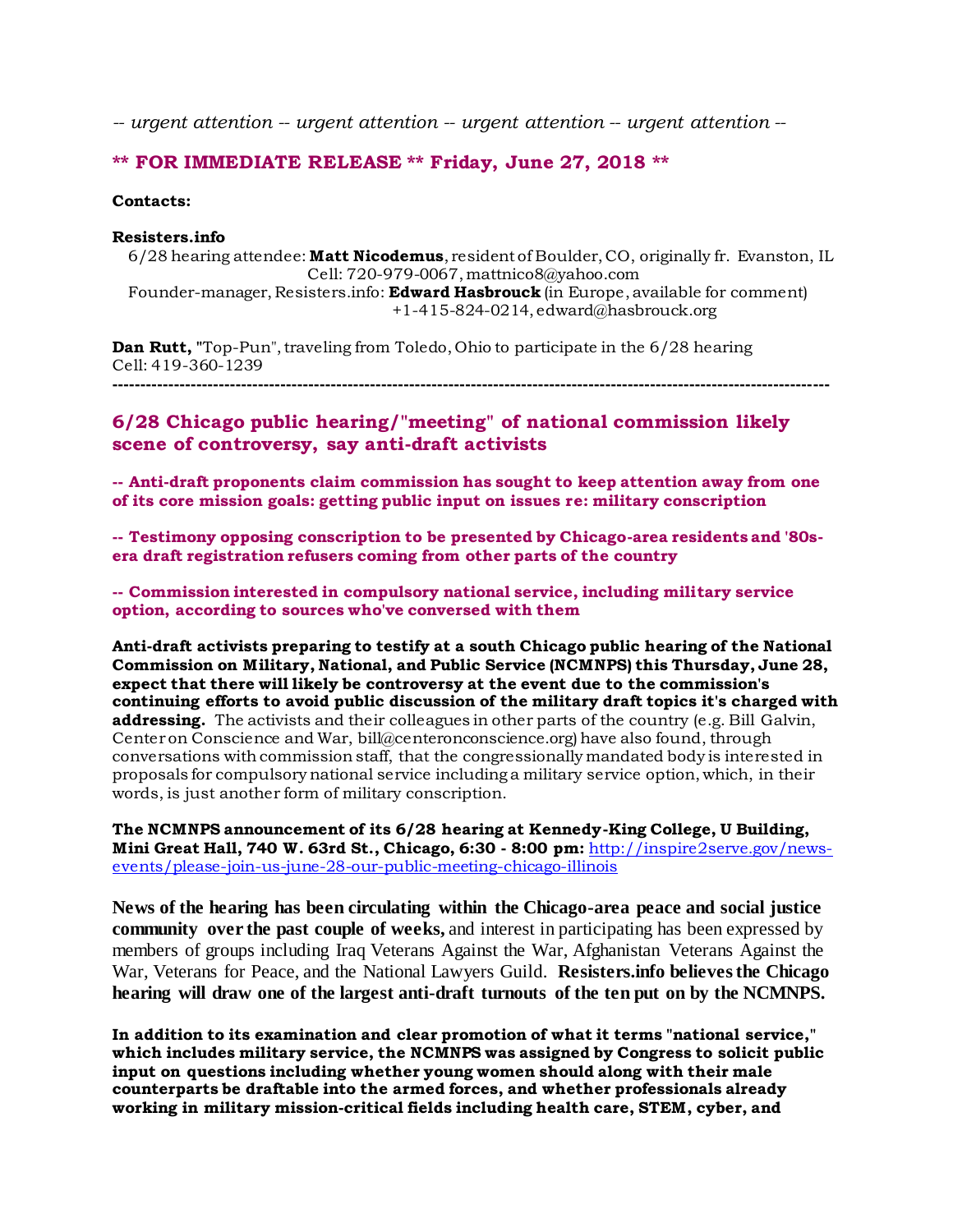**foreign languages should similarly become liable to be forced into the military, irregardless of age,** says Matt Nicodemus of Resisters.info, a website devoted to making available information on the draft and the long history of mass public resistance to it.

Nicodemus adds, **"The commission also was ordered to request public input on whether all existing aspects of the U.S. draft system should be dismantled and abolished, including the entire Selective Service System."**

**But thanks to a variety of conscious actions and inactions on the part of the NCMNPS, the commission**, in its announcements of hearing around the country (see below: **Relevant details on first seven of ten scheduled NCMNPS hearings of 2018, 2/23 - 6/28**), its choice of topics of primary focus for the hearings, its design of the hearing proceedings, and its discussion of the different aspects of its mission and request for input by hearing attendees, **has managed to cover up the numerous realities of the existing and proposed conscription policies and practices that have for so long led so many Americans to oppose and fail to comply with draft laws that it would be impossible, at this point, for the U.S. government to successfully conduct conscription to supply the military's needs.** 

**Matt Nicodemus and Edward Hasbrouck, both public nonregistrants for the draft, have personally experienced the limitations the NCMNPS has exercised on the public at its hearings.** Hasbrouck, convicted and imprisoned during the mid-19080s for his resistance, has attended and spoken at hearing in Harrisburg, PA, Denver, CO, Boston, MA, and Nashua, NH, while Nicodemus testified at the Denver hearing (see hearing dates below). In each instance, the great majority of hearing time was taken up by introductory speeches by commission members and scheduled presentations by 'expert' witnesses, most of whom had eithe r served in the military or done and/or coordinated others doing non-military public service. **There has not so far, to the knowledge of Resisters.info, been a single expert witness who has testified on matters relating to conscription at any of the six NCMNPS hearings held so far.** Typically, only 30 minutes out of 90 or 120 minutes were allotted for statements by members of the public, with those 30 minutes being divided into two-minute segments for such statements.

**Dan Rutt, another 1980s draft resister who served time in federal detention for his noncompliance with compulsory draft registration, is traveling from his home in Toledo, Ohio to speak to the commission,** "because I think these hearings offer the public its best opportunity to express to Congress, through the NCMNPS, its strong opposition to the draft and call for an end to existing conscription laws and the Selective Service System."

**The cases of Rutt, Edward Hasbrouck, and Matt Nicodemus demonstrate how impossible it is for the government to enforce draft laws and successfully manage active conscription in the face of massive noncompliance.** Out of literally millions of young men born after 1959 who failed to sign up, only twenty, all of whom had been very public about their refusal, including Rutt and Hasbrouck, were prosecuted (Hasbrouck, coincidentally, by a young, new U.S. attorney, Robert Mueller). The number of names of alleged nonregistrants referred by Selective Service to the Justice Department for investigation and possible prosecution became so enormous during the 1980s that the DoJ told Selective Service they wouldn't take on any more such cases.

In Chicago, where Matt Nicodemus, Edward Hasbrouck, and another public nonregistrant, Sasha Levine, received national news coverage for a press conference they held to announce their resistance to registration, U.S. attorney Dan Webb received a visit from a delegation of local citizens including Nicodemus' mother, Virginia; the group urged Webb to spend his office's valuable, limited resources in going after real, dangerous criminals, not young men who were refusing to do violence to others. Webb never did prosecute any nonregistrants. Neither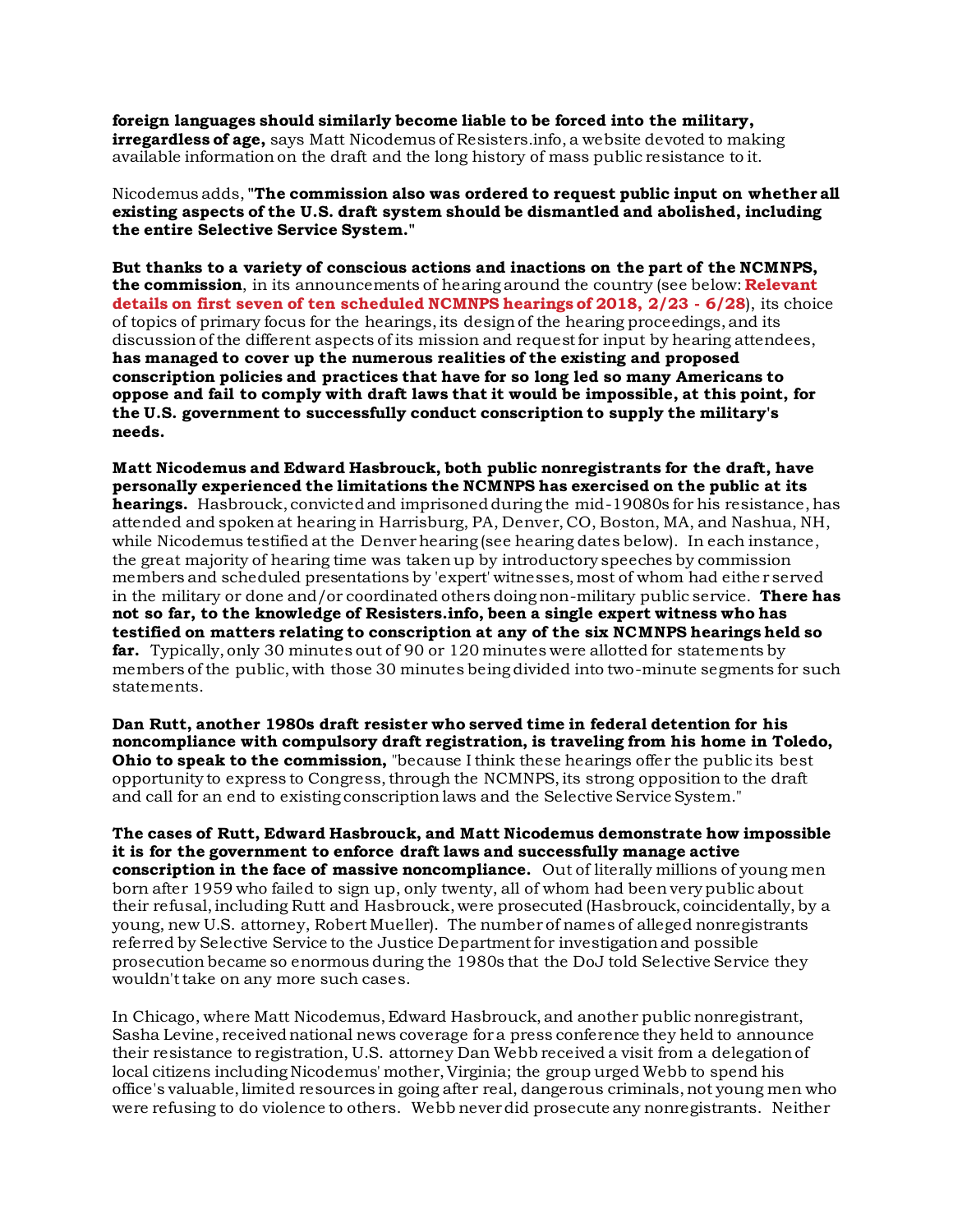did the U.S. attorney in the federal district including Silver Springs, Maryland, where Le vine had grown up.

**In addition to nonregistration, Selective Service faces an insurmountable additional form of noncompliance: registrant failure to update address information following moves.** The fact that no one has legal responsibility to forward mail from the agency, e.g. a draft notice, to a registrant who has moved renders any attempt to carry out a fair system of conscription worthless and would result in the filing of enormous numbers of lawsuits against Selective Service by registrants who have complied with all of the agency's rules and thereby increased their chances of getting drafted.

## **Relevant details on first seven of ten scheduled NCMNPS hearings of 2018, 2/23 - 6/28:**

**Harrisburg, PA (2/23, 2 hours)** Advertised as a "public conversation" on the NCMNPS website: "Come share your thoughts and ideas on the future of military, national, and public service in the United States." No mention of public testimony that did occur in **P**ENN**L**IVE news coverage of the event featured on the NCMNPS website:

[https://www.pennlive.com/news/2018/02/america\\_reaches\\_crossroads\\_it.html](https://www.pennlive.com/news/2018/02/america_reaches_crossroads_it.html)

**Denver, CO (4/18, 2 hours)** Advertised as a "public conversation" on the NCMNPS website: "Come share your thoughts and ideas on the future of military, national, and public service in the United States." A significant number of people,  $\sim$  20, testified;  $\sim$  1/3 against conscription, ~1/3 veterans re: military service (none pro-draft), and ~1/3 re: non-military public service (none in favor of compulsory national service). News coverage by The Nation Report featured testimony against conscription and the Selective Service System and additional coverage [\(http://www.thenationreport.org/public-comment-at-national-commission-hearings](http://www.thenationreport.org/public-comment-at-national-commission-hearings-renounces-draft/)[renounces-draft/](http://www.thenationreport.org/public-comment-at-national-commission-hearings-renounces-draft/)[, http://www.thenationreport.org/commentary-what-should-be-done-about](http://www.thenationreport.org/commentary-what-should-be-done-about-selective-service/)[selective-service/\)](http://www.thenationreport.org/commentary-what-should-be-done-about-selective-service/).

**Boston, MA (5/9, 2 hours)** From the NCMNPS website: "At the end of the forum, participants will have an opportunity to share their thoughts and ideas on encouraging and inspiring more Americans to serve."

**Nashua, NH (5/10, 2 hours)** From the NCMNPS website: "... time will be reserved for participants to address the Commissioners, directly, with their thoughts and ideas on ways increase participation and foster a greater ethos of military, national, and public service in the United States."

**Jacksonville, FL (5/17, 1.5 hours)** From the NCMNPS website: "...time will be reserved for participants to address the Commissioners, directly, with their thoughts and ideas on ways increase participation and foster a greater ethos of military, national, and public service in the United States."

**Vinton, IA (6/26, 1.5 hours)** From the NCMNPS website: "...a conversation on how community needs can be addressed through national, public, and military service. The meeting will include a panel discussion with community leaders who will discuss needs and opportunities of small towns and rural communities, and how service helps Iowans meet critical agricultural/rural needs. The public meeting will conclude with a Q&A session. The audience will be able to react to the panel and discuss how they can utilize and benefit from service to advance their respective communities." Full announcement on the NCMNPS website: [http://inspire2serve.gov/news](http://inspire2serve.gov/news-events/please-join-us-june-26-our-public-meeting-vinton-iowa)[events/please-join-us-june-26-our-public-meeting-vinton-iowa](http://inspire2serve.gov/news-events/please-join-us-june-26-our-public-meeting-vinton-iowa)